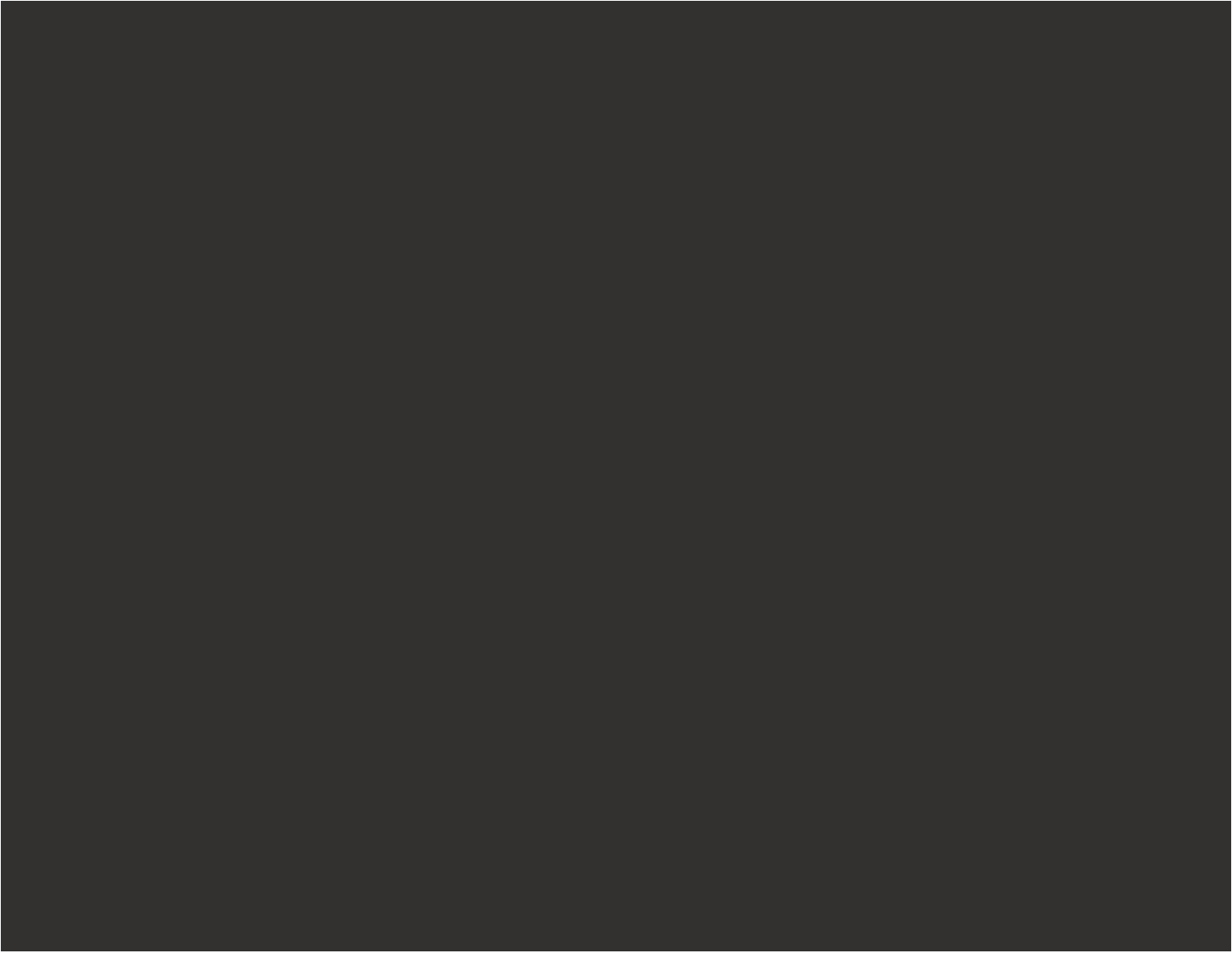### SASKATCHEWAN SOLUTIONS



### AG-WEST BIO INC. ~ 2006 ANNUAL REPORT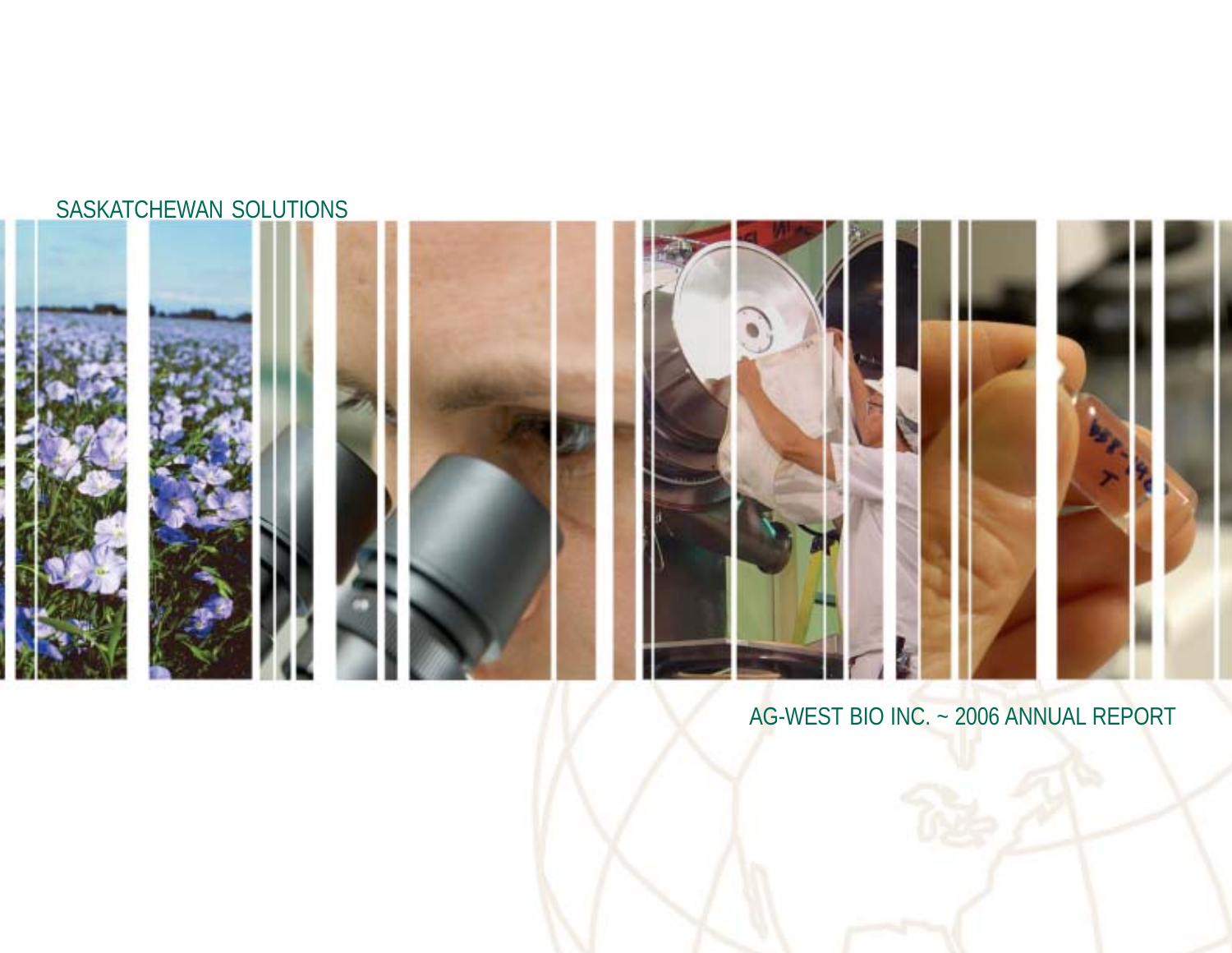Ag-West Bio's vision: creating value in agriculture, food,

health and bio-based industries through leadership in the

application of science A technology for the benefit of Sas-

katchewan people. Our mission is to lead and support the

development of an economically viable life sciences cluster

in Saskatchewan in a way that will translate into significant

economic benefits and spin-offs to the Saskatchewan and

Ag-West Bio Inc. will expedite the Canadian economy.

commercialization value-added products by linking  $ot$ 

knowledge and investment with science and enterprise in

the development of products that satisfy market needs.

### Ag-West Bio Inc. Board of Directors

**Armand Lavoie (Chair)** *Foragen Technology Ventures*

**Dale Botting** *Saskatchewan Trade and Export Partnership*

**Dr. Pete Desai** *Desai & Desai Inc.*

**Dr. Kevin Gellatly** *Performance Plants Inc.*

**John Hyshka** *Phenomenome Discoveries Inc.* **Dr. Abdul Jalil** *Saskatchewan Agriculture and Food*

**Jerome R. Konecsni** *Genome Prairie*

**Ian McPhadden** *Producer*

**Robert Morgan** *POS Pilot Plant*

**Ian Newton** *Ceres Consulting*

**Dr. Brigitte Weston** *BASF Plant Sciences*

*"We are happy our investment in Ag-West Bio Inc. is leading to the creation of new economic opportunities for our province and its' people."*

------ Honorable Mark Wartman, Minister of Saskatchewan Agriculture and Food ------



The Galleria at Innovation Place Research Park in Saskatoon is just one example of the infrastructure available in Saskatchewan.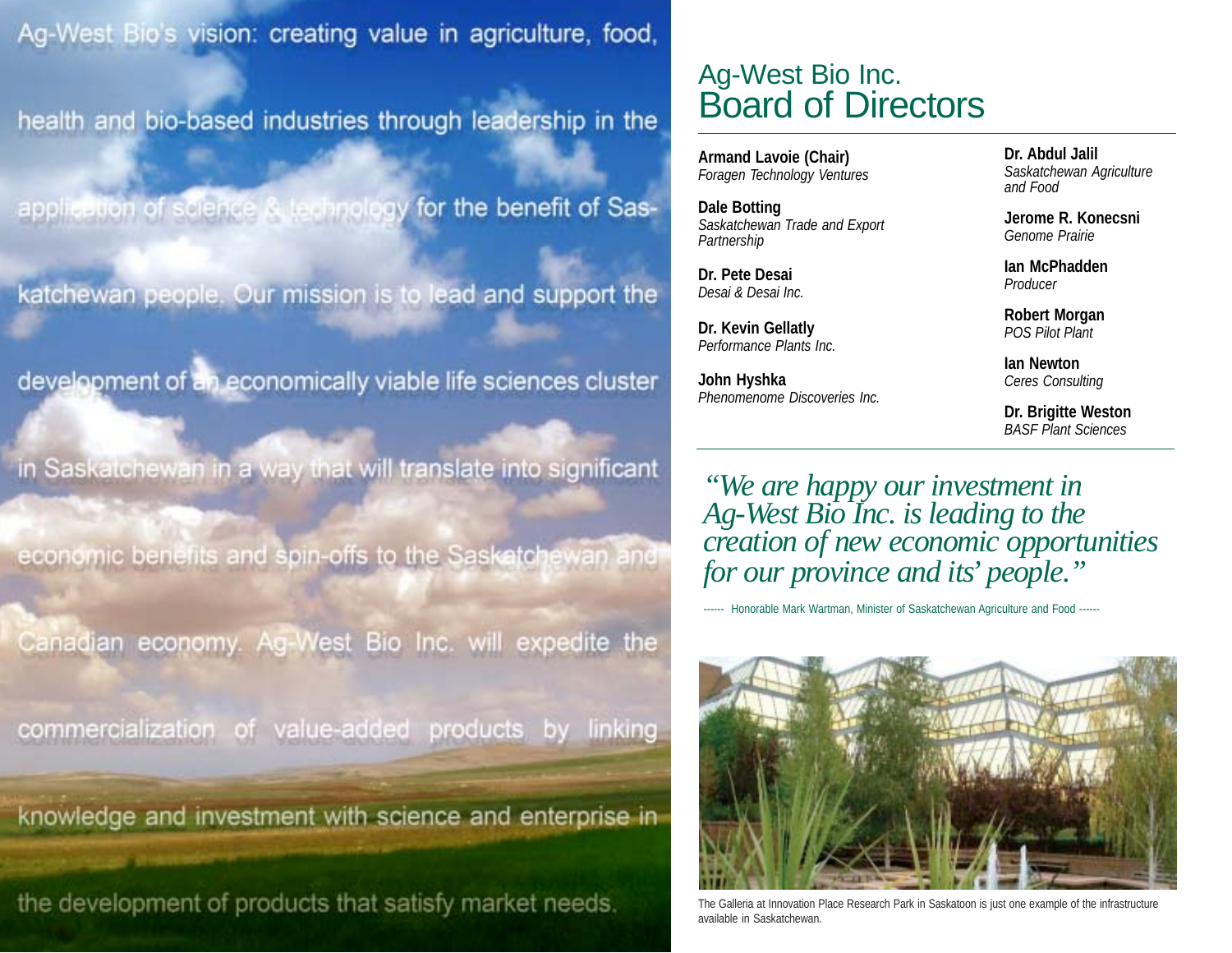

### Message from the Chair

The second fiscal year for Ag-West Bio Inc. was an extraordinary achievement. The staff has diligently worked towards their vision to create more bio-based opportunities and a golden future for agriculture in our province.

Ag-West Bio continued to be a voice for the industry, providing support to members and businesses in areas such as financing, business intelligence, regulations and ambassadorship.

Chair, Ag-West Bio Board of Directors, Armand Lavoie

The staff and board of directors constantly look for ways to assist and promote Ag-West Bio's members and Saskatchewan's biobased companies.

Continued financing from Saskatchewan Agriculture and Food, announced at the beginning of March, ensures Ag-West Bio has the resources to promote the bio-economy and create bridges between research, government and industry.

Totaling \$1.8 million, this new investment consists of a two year extension of the existing government funding agreement of \$900,000 per year, and \$700,000 for Ag-West Bio's commercialization fund. Ag-West Bio will use this fund to invest in early-stage bio-science companies, further expanding the province's value-added agriculture sector.

The staff and board of directors at Ag-West Bio look to the future, as we position Saskatchewan as a leader and carry the bio-based economy further into the 21<sup>st</sup> century!

# looking ahead

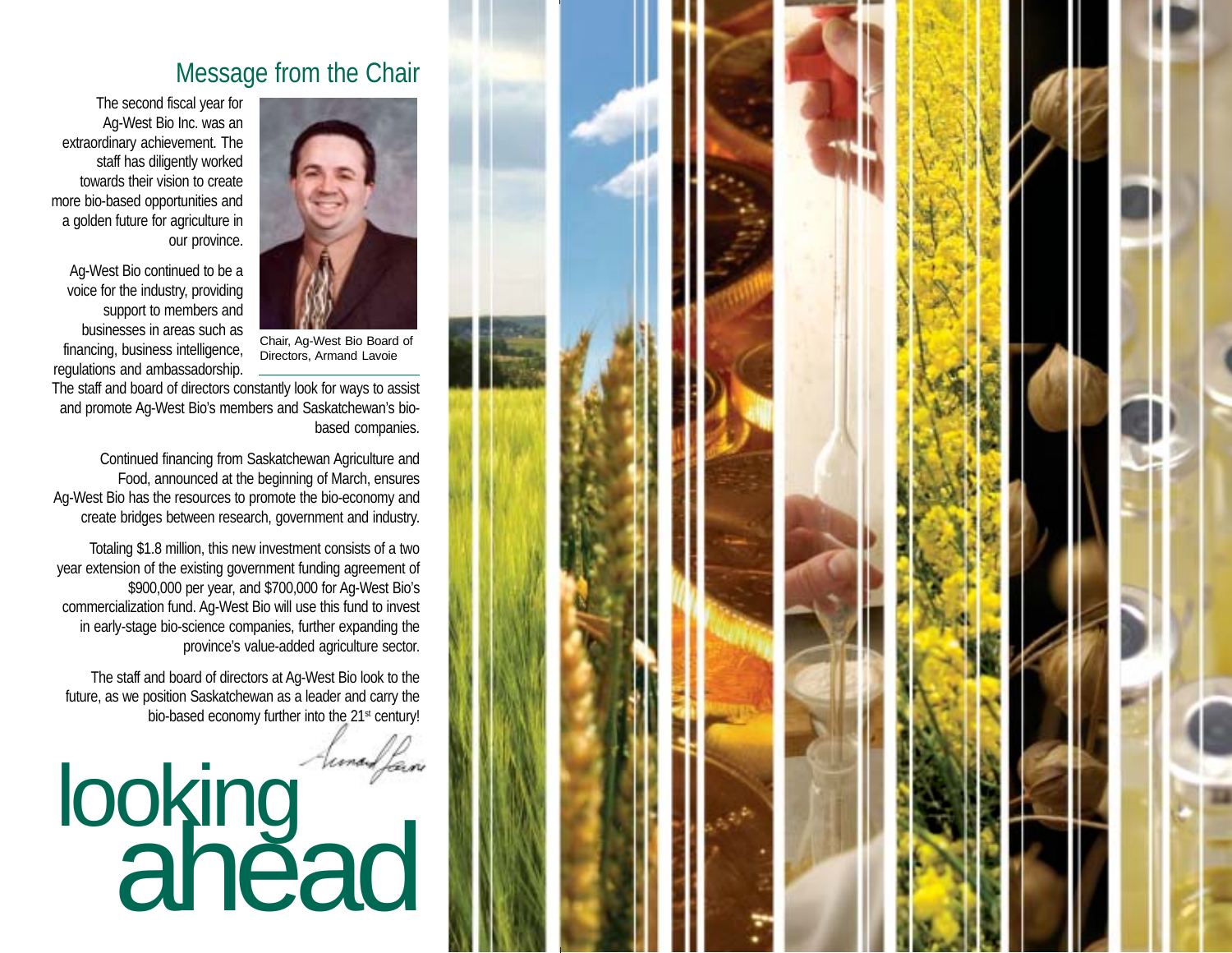Ag-West Bio's vision: creating value in agriculture, food,

health and bio-based industries through leadership in the

application of science A technology for the benefit of Sas-

katchewan people. Our mission is to lead and support the

development of an economically viable life sciences cluster

in Saskatchewan in a way that will translate into significant

economic benefits and spin-offs to the Sasketchewan and

Canadian economy. Ag-West Bio Inc. will expedite the

commercialization value-added products by linking  $OT$ 

knowledge and investment with science and enterprise in

the development of products that satisfy market needs.

## building Saskatchewan's bio-economy

### The staff at Ag-West Bio

Dr. Ashley O'Sullivan President and CEO Muriel Adams General Manager Tyler Bradley **Investment Analyst** Jazmin Bolaños Project Coordinator Susan Kuzmak Executive Assistant Marylou Langridge **Accounting Assistant** Shelby Sluth Adminstrative Assistant

Ron Kehrig **Vice President - Bio-Products and Bio-Processes** Dr. Lisette Mascarenhas Vice President - Health and Nutrition Janice Tranberg Regulatory Affairs Director Krista Dennis Communications Director Divyesh Patel Technical Analyst (Westlink Intern) Jackie Robin Communications Assistant

There were several staff changes this year as we welcomed Dr. Lisette Mascarenhas, Vice President Health and Nutrition to Ag-West Bio. Janice Tranberg, formerly our Communications Director, has assumed the newly created position of Regulatory Affairs Director. The new Communications Director for Ag-West Bio is Krista Dennis.

*"The Saskatchewan Solution stands apart. It is a model of success built on world-class research expertise and state-of-the-art facilities, combined with a low cost of doing business, a highly trained workforce, and a lifestyle second to none."*

------- Dr. Ashley O'Sullivan, President & CEO of Aq-West Bio Inc. -------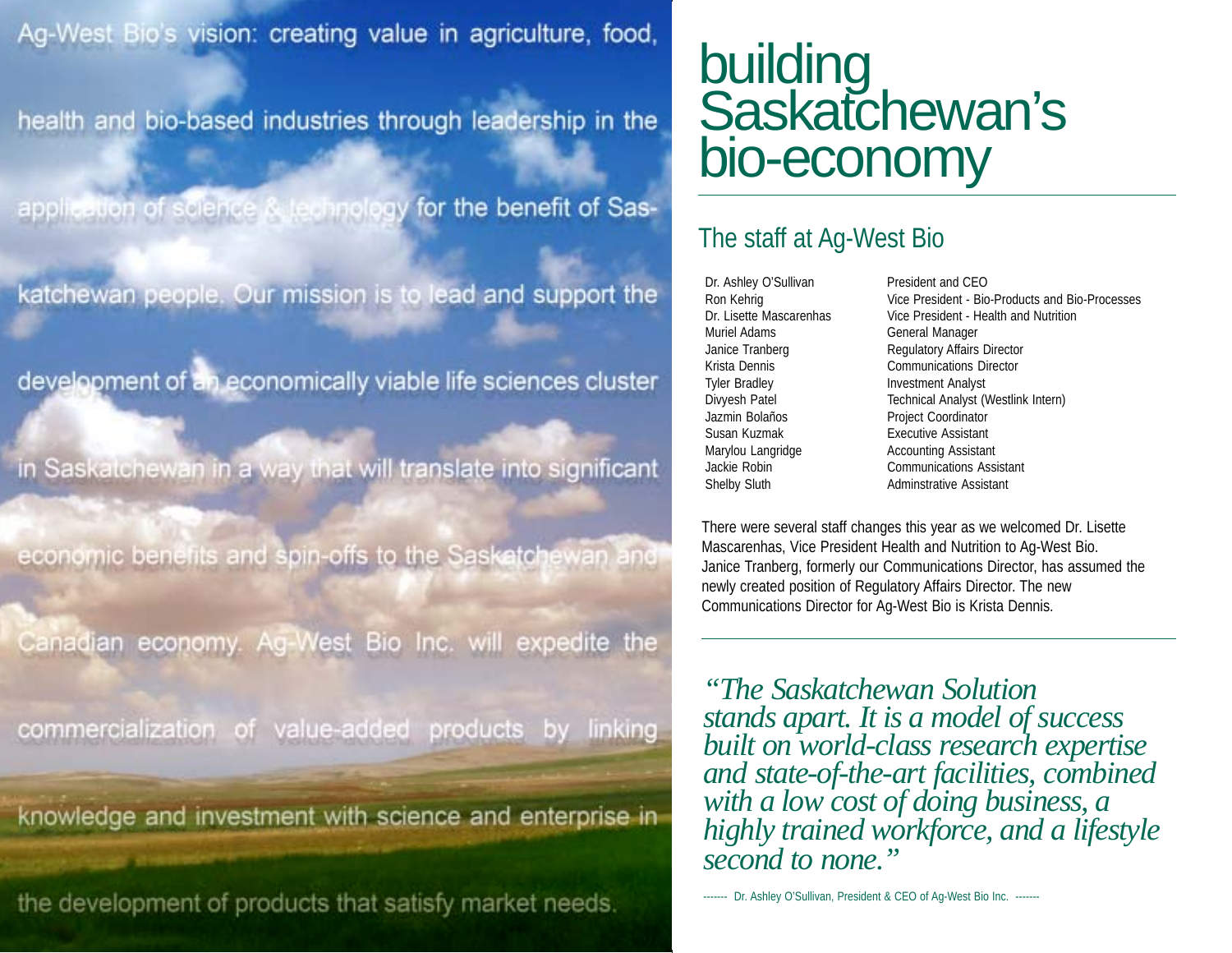

### Message from the President

Ag-West Bio President and CEO, Ashley O'Sullivan

Advances in genomics, information technology, and manufacturing are radically changing how we tap the wealth of the Earth's biological systems. This knowledge is fast becoming the basis of the new bio-economy. It is a growing powerhouse of business based on inspiration and innovation – ideas that provide solutions for people, for companies, and for the environment.

Ag-West Bio's initiatives have helped position Saskatchewan as a leader in bio-based technologies and products. In the past year we hosted over 20 international delegations, workshops and seminars, three conferences and three international trade missions.

Our activities helped recruit new members involved in all aspects of the bio-economy, with over 90 corporations, individuals and associations listed as members of Ag-West Bio.

We were pleased to launch our official magazine in the spring of 2006– *Bio-Solutions.* This dynamic publication highlights sector issues, trends and opportunities to stakeholders, members and the public to advance Saskatchewan's bio-based economy.

The industry will be better informed of Saskatchewan's bio-economic opportunities upon completion of the *Life Science Strategy* for Saskatchewan, scheduled for release in late 2006. Ag-West Bio has contracted the Conference Board of Canada to prepare this comprehensive report with the objective to develop a meaningful strategic plan to accelerate the growth of Saskatchewan's bio-based industry and build on our province's comparative advantage.

We are fortunate to have the support of Saskatchewan Agriculture and Food and appreciate the knowledge, enthusiasm and creativity from all sectors of the biobased community. Thank you to our members and board of directors for their contributions and encouragement, which has helped Saskatchewan, and Canada, get to where we are today— leaders in the bio-economy. leadership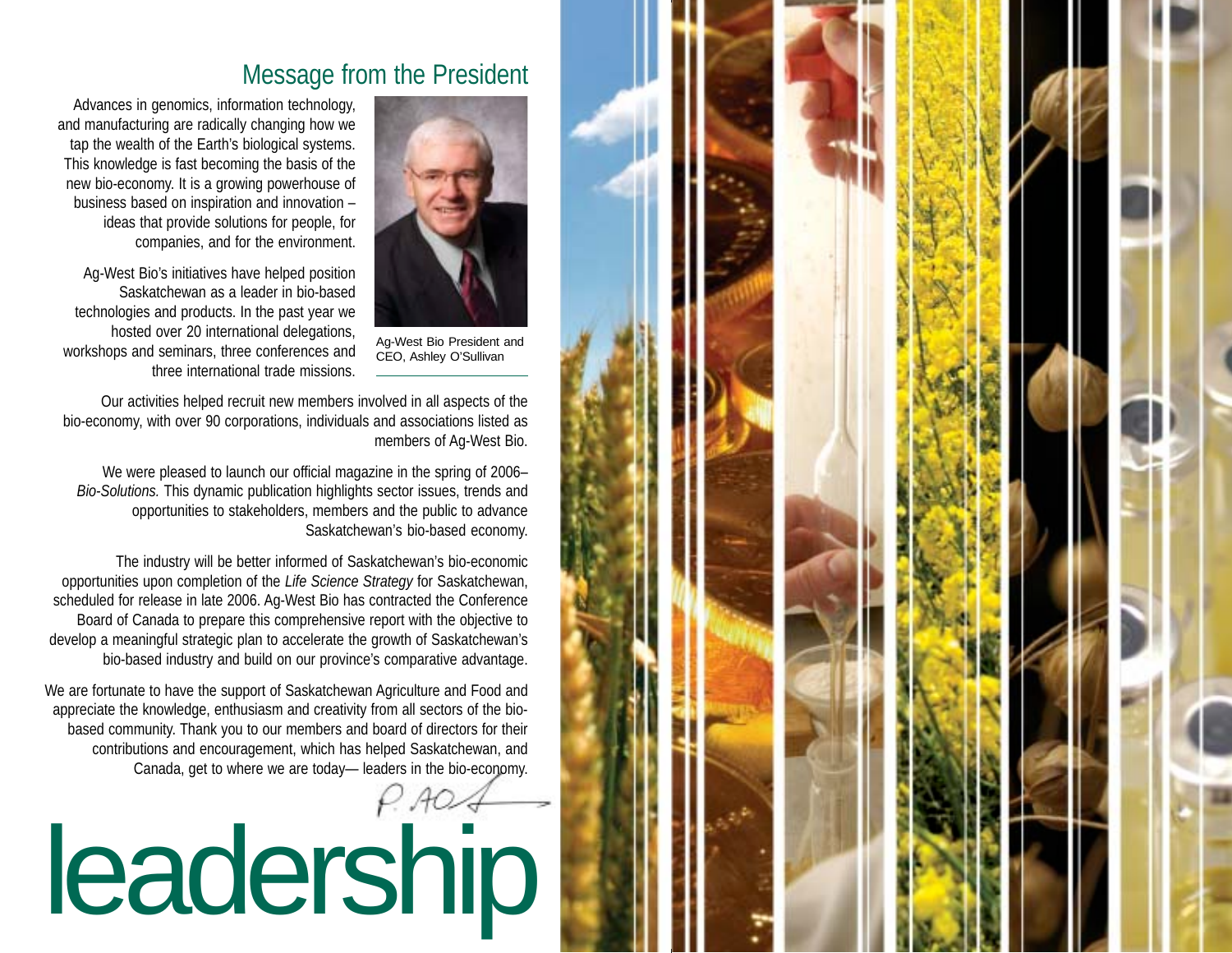Ag-West Bio's vision: creating value in agricultu

health and bio-based industries through leadersh

application of science & technology for the benef

katchewan people. Our mission is to lead and su

development of an economically viable life science

in Saskatchewan in a way that will translate into s

economic benefits and spin-offs to the Saskatol

Canadian economy. Ag-West Bio Inc. will exp

commercialization of value-added products

knowledge and investment with science and ente

the development of products that satisfy market no

## encouraging entrepreneurs





Ag-West Bio hosted "Going Corporate" in January, 2006, a workshop designed to assist entrepreneurs move their technology from the lab to market.

*"Without the skills, expertise and networks that Ag-West Bio can bring to Guardian, it would be more difficult to develop the necessary partnerships to fully exploit our technologies…"*

*------* Dr. Jim MacPherson, R&D Director, Guardian Biotechnologies *-----*

Saskatchewan Agriculture and Food Minister Mark Wartman speaks at the Ag-West Bio funding announcement in June, 2006.

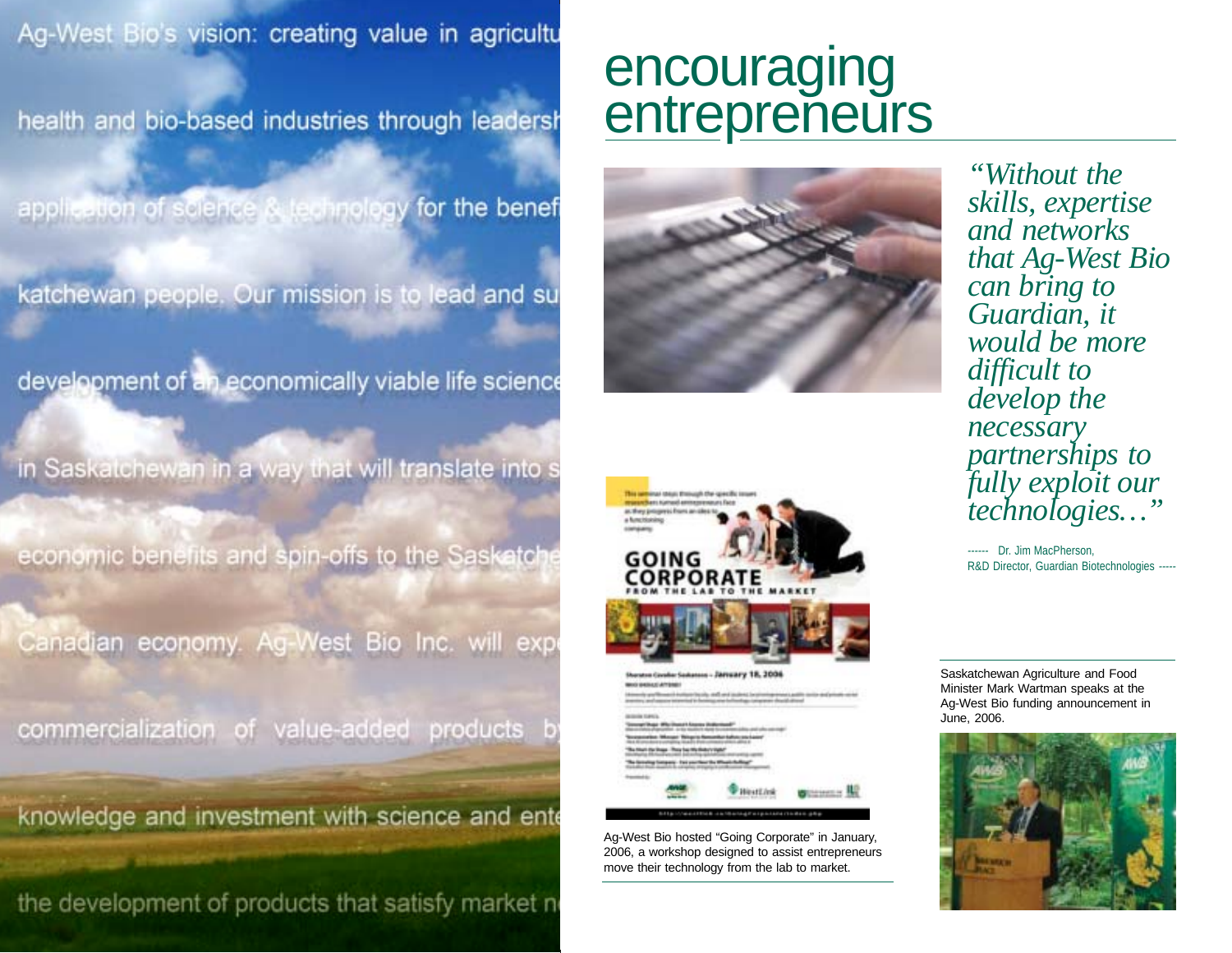### Ag-West Bio commercialization fund

For R&D based companies in the biosciences sector, the road to profitability can be a long haul. Moving innovative research from the lab to market can be challenging. especially at the initial product development stage when sales are

not foreseeable for years to come. Ag-West Bio, with their commercialization fund, aims to help bio-science companies cross the funding gap, and drive on towards a profitable business venture.

Over the past year, Ag-West Bio received 34 interested investment inquiries for the

commercialization fund. From these inquiries, 14 businesses submitted investment proposals to Ag-West Bio for consideration.

In 2006, Ag-West Bio invested \$500,000 in two Saskatchewan bio-science companies, Guardian Biotechnologies and Northern Quinoa, and the commitment doesn't stop there. Helping to

grow Saskatchewan's bio-economy, Ag-West Bio provides advice to these companies with respect to strategy, priorities and financing.

### **Building a strong economy means**

building strong companies. Saskatchewan organizations, including Ag-West Bio, are working together to forge solid vehicles for investment in our province's companies. These vehicles include the Enterprise Saskatchewan Committee and SAINT, Saskatchewan's newest angel investor network. Ag-West Bio is actively working to enhance connectivity between various investment organizations to ensure a fertile investment landscape for Saskatchewan's bio-economy.

**Providing opportunities for** companies to polish their business skills, Ag-West Bio



presented the *Developing the Business Plan Workshop and Primer* in 2006*,* along with numerous other workshops and seminars for advanced learning.

**Saskatchewan** is renowned for its pioneering research, and it is rewarding to be able to assist young bio-science companies bring their innovative technologies and solutions to market!

investing in<br>innovation

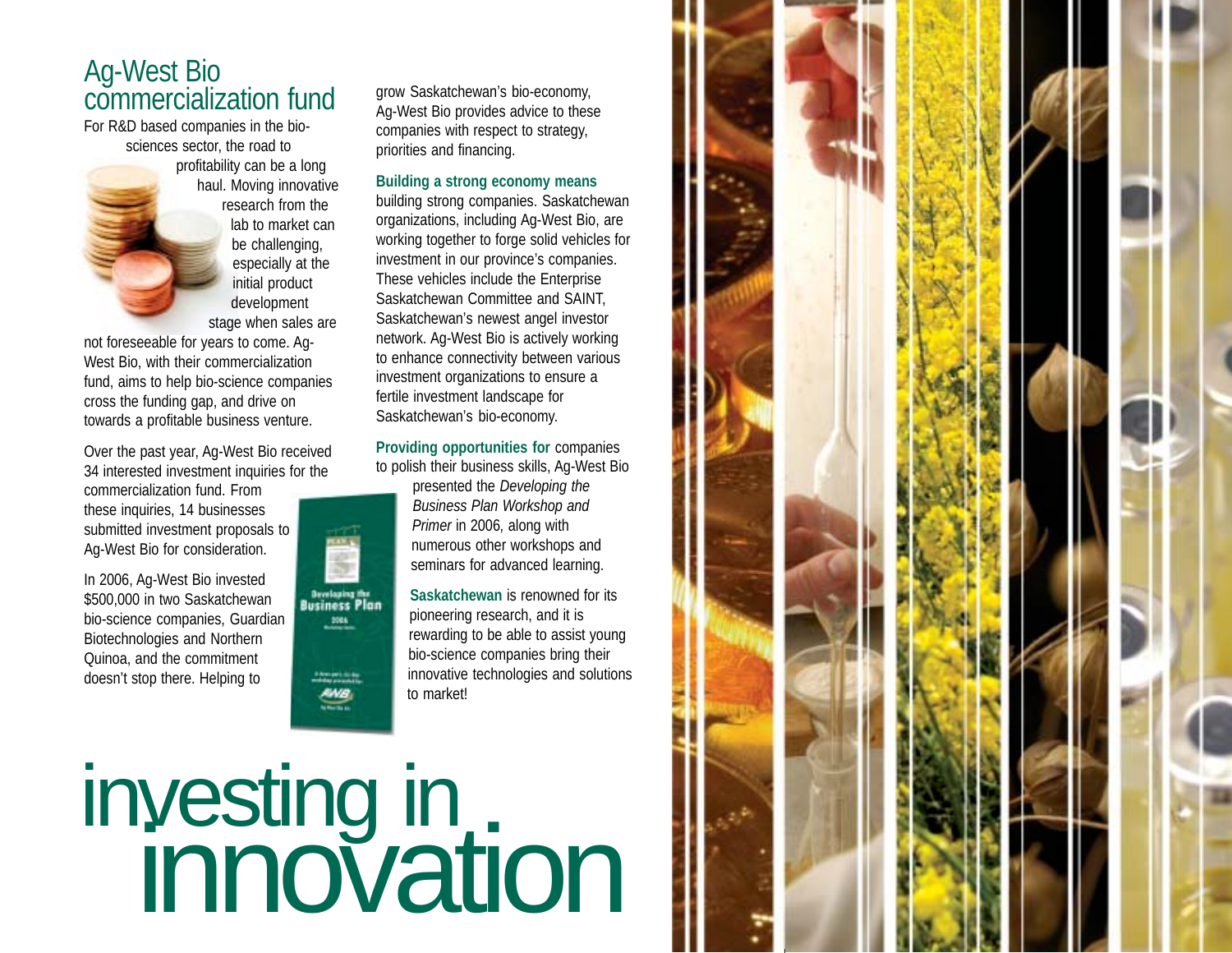health and bio-based industries throug

application of science & technology for

katchewan people. Our mission is to le

development of an economically viable

in Saskatchewan in a way that will trans

economic benefits and spin-offs to the

Canadian economy. Ag-West Bio Inc

commercialization of value-added

knowledge and investment with scienc

the development of products that satisf

# the tools of technology



*"It takes a strong network of university, public and private sector research and development to create a bio-centre such as ours…we are competing against other provinces and countries at BIO 2006 to ensure Saskatchewan's positive messages are top of mind. We know that getting out and talking to people generates business for Saskatchewan."*

----- Honorable Eric Cline. Minister of Saskatchewan Industry and Resources -----





**The ABIC Foundation is a not-for-profit organization, managed by Ag-West Bio and overseen by a board of directors with representation from several countries.**

**The Foundation's goal is to ensure on-going opportunities for continuous learning and networking within the ag-biotech community through the ABIC conference.**

**ABIC returns to Saskatoon in the fall of 2010.**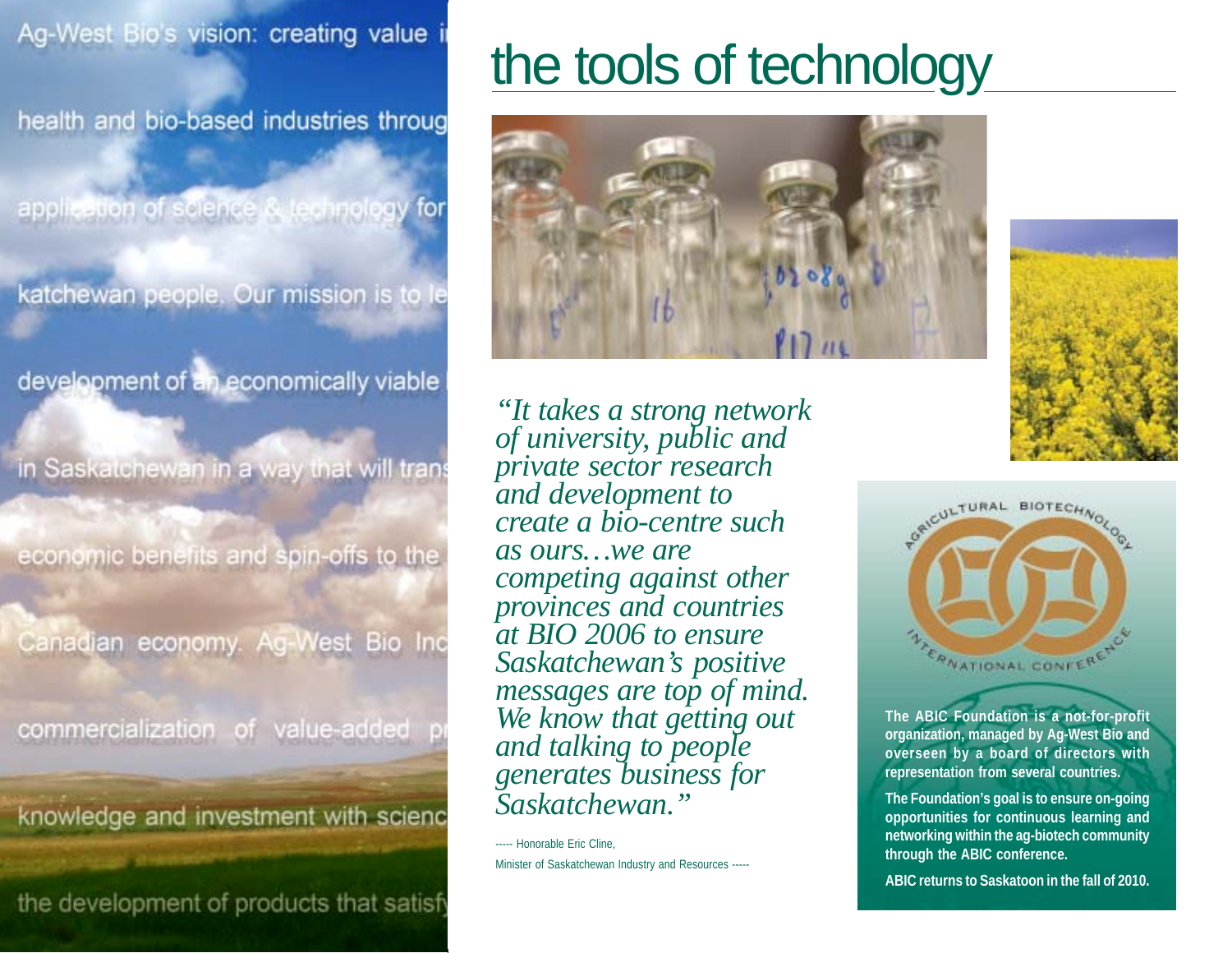## Leading the way

Playing host to a major portion of Canada's research and development in agricultural biotechnology, Saskatchewan is a natural solution for international companies and researchers looking to tap the wealth of knowledge and capabilities housed here.



**Our commitment** to having Saskatchewan known as a leader in ag-biotech drives Ag-West Bio's activities in this area. Activities include hosting incoming missions from India, the United Kingdom, Israel, and across Europe and the United States; leading delegations to ABIC

(Agricultural Biotechnology International Conference) 2006 in Melbourne, Australia and BIO (Biotechnology Industry Organization) 2006 in Chicago, IL; and promoting our capacity across Canada during National Biotechnology Week.

In 2006, Performance Plants Inc., an Ag-West Bio member and investee company, received \$12 million in financing, one of the largest private investments in an ag-biotech company in Canada. Performance Plants, located in Saskatoon, Saskatchewan and Kingston, Ontario, has developed a value enhanced, stress tolerance technology for crop plants. They are

one example of the many successful Saskatchewan companies leading the way in ag-biotech!

### **Ag-West Bio is active in promoting** and

encouraging prospective business, as well as keeping Saskatchewan businesses tapped into the opportunities happening around the globe. Our participation in local, provincial and national committees and focus groups, such as Genome Prairie, the Biotechnology Human Resource Council (BHRC), the Canadian Biotech Accord, CropLife Canada's Biotech Regulatory Committee, and numerous others, allows us and our members to remain at the leading edge of the trends and take advantage of opportunities as they arise.



# agricultural biotechnology

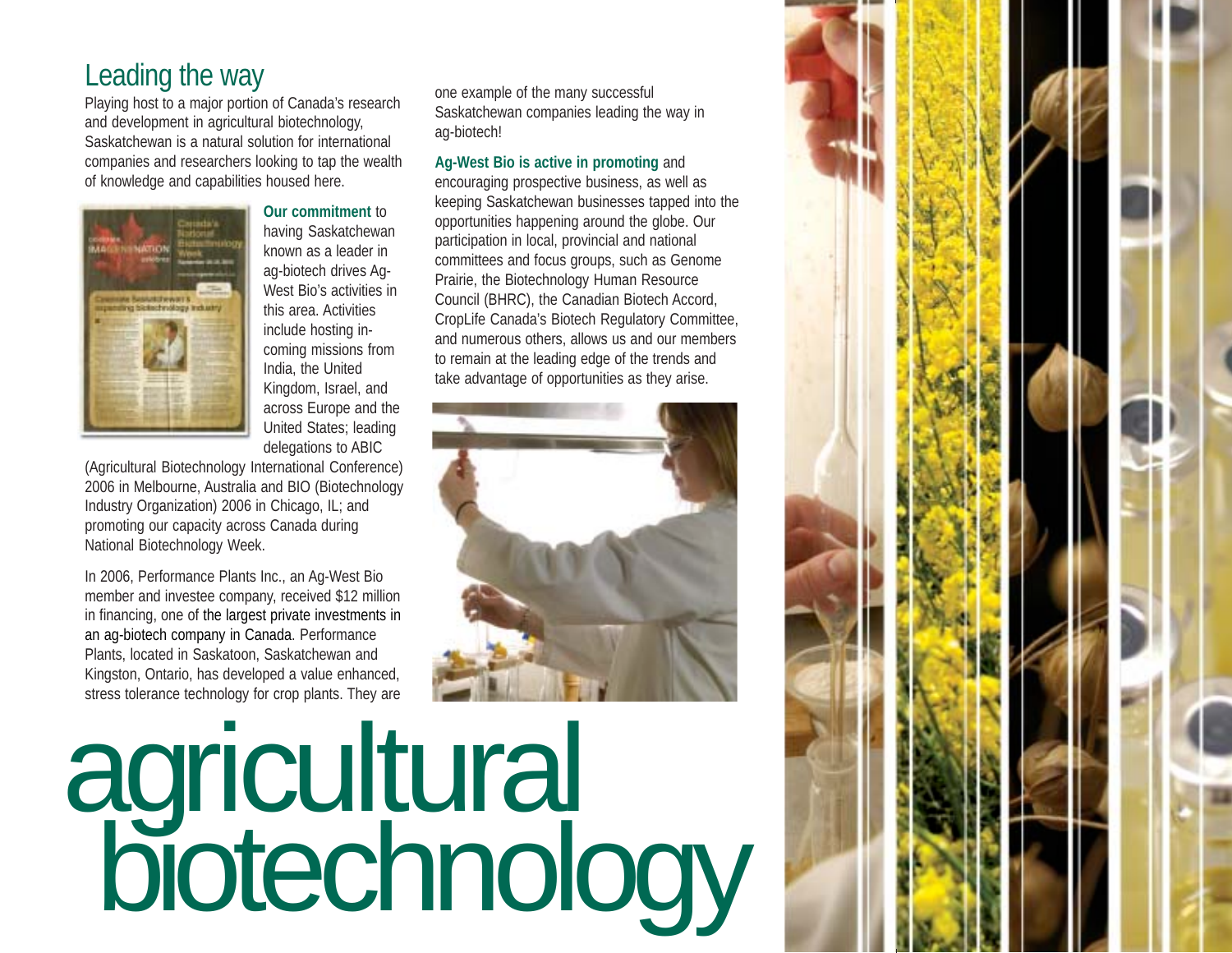### Ag-West Bio's vision: creatir

health and bio-based industr

application of science & tech

katchewan people. Our miss

development of an economic

in Saskatchewan in a way th

economic benefits and spin-

Canadian economy.

# energy and materials for<br>a healthier environment



*"As the world begins to embrace bio-based solutions, Saskatchewan's abundant agricultural resources will play a key role in the development of renewable energy systems and environmentally friendly industrial materials."*

----- Dr. Wilf Keller, Research Director, National Research Council – Plant Biotechnology Institute ----





Bio-products encompass much more than bio-fuels. Ag-West Bio helps Saskatchewan manufacturers develop markets for products created from by-products and raw materials. Flax fibre and waste from sawmills are just two examples.



has created our Bio-Products Showcase to help spread awareness of the potential uses of bio-products.



Ag-West Bio







commercialization of value

knowledge and investment v

the development of products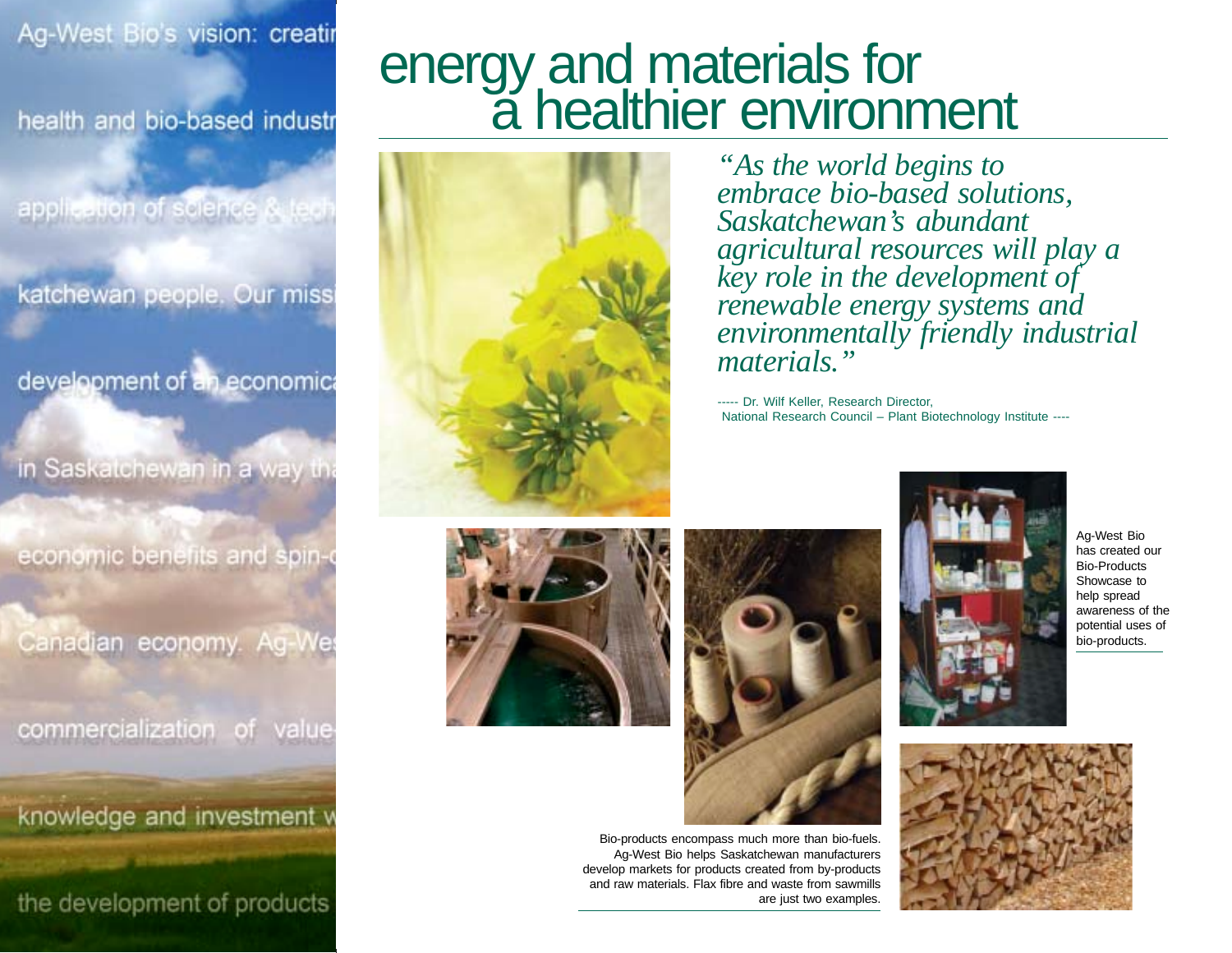## Fueling success

Interest in alternative sources of energy, renewable industrial feedstock's and environmentally friendly products is building and Saskatchewan's researchers

and companies are seizing the opportunities. Working along with them to bring the latest information, initiatives and areas

for collaboration is Ag-West Bio.

Ag-West Bio actively participates on provincial, national and international committees, constantly finding new prospects for Saskatchewan, as well as promoting our strengths. These committees include the Bio Diesel Task Force, the Canadian Biomass Innovation Network, the Saskatchewan Ethanol Development Council, BIOCAP Canada, the Feed Innovation Institute and Bio-Products Canada, to name a few.

Sharing the knowledge gleaned from numerous events and networking, Ag-West Bio delivers relevant information to its members and the community through incoming and out-going delegations, workshops, and seminars.

### *The Northern Plains Ethanol*

*Workshop*, held in conjunction with the Saskatchewan Ethanol Development Council, was an enormous success. The November 2005 event brought

> together stakeholders to discuss models to drive down the cost of ethanol

production and increase processing activity in our province.

NORTHERN PLAINS

Industrial uses of bio-oils are an up and coming sector in the bio-based economy. Ag-West Bio and the National Research Council - Plant Biotechnology Institute highlighted recent advances, technologies and initiatives in this emerging area during the two day *Plant Bio-Industrial Oils Workshop* in March 2006.



In an effort to provide a better understanding of the benefits and potential of bio-based products and processes, Ag-West Bio has developed a collection of bioproduct samples, our Bio-Products Showcase.

#### **SHOWCASE** ഗ To previde a greater ordenturelly of the benefits and presence of bio-base products and processes. As West Big tue ▭ This identices represents the broad sale O of products and technologies currently anabible, but immunive research is lowling œ to new products being developed every day! Ω. Thank you for visiting Ap Weel Bish O **Bo-Products Bhowcase**  $\overline{m}$ Funding by this display provided by Contract Contract I

The display has grown over the years and now hosts almost 200 bio-products from approximately 61 supplier's world wide and has been featured at several conferences, education and special events, including the 2006 World Congress on Industrial Biotechnology and Bioprocessing.

bio-products and bio-processes

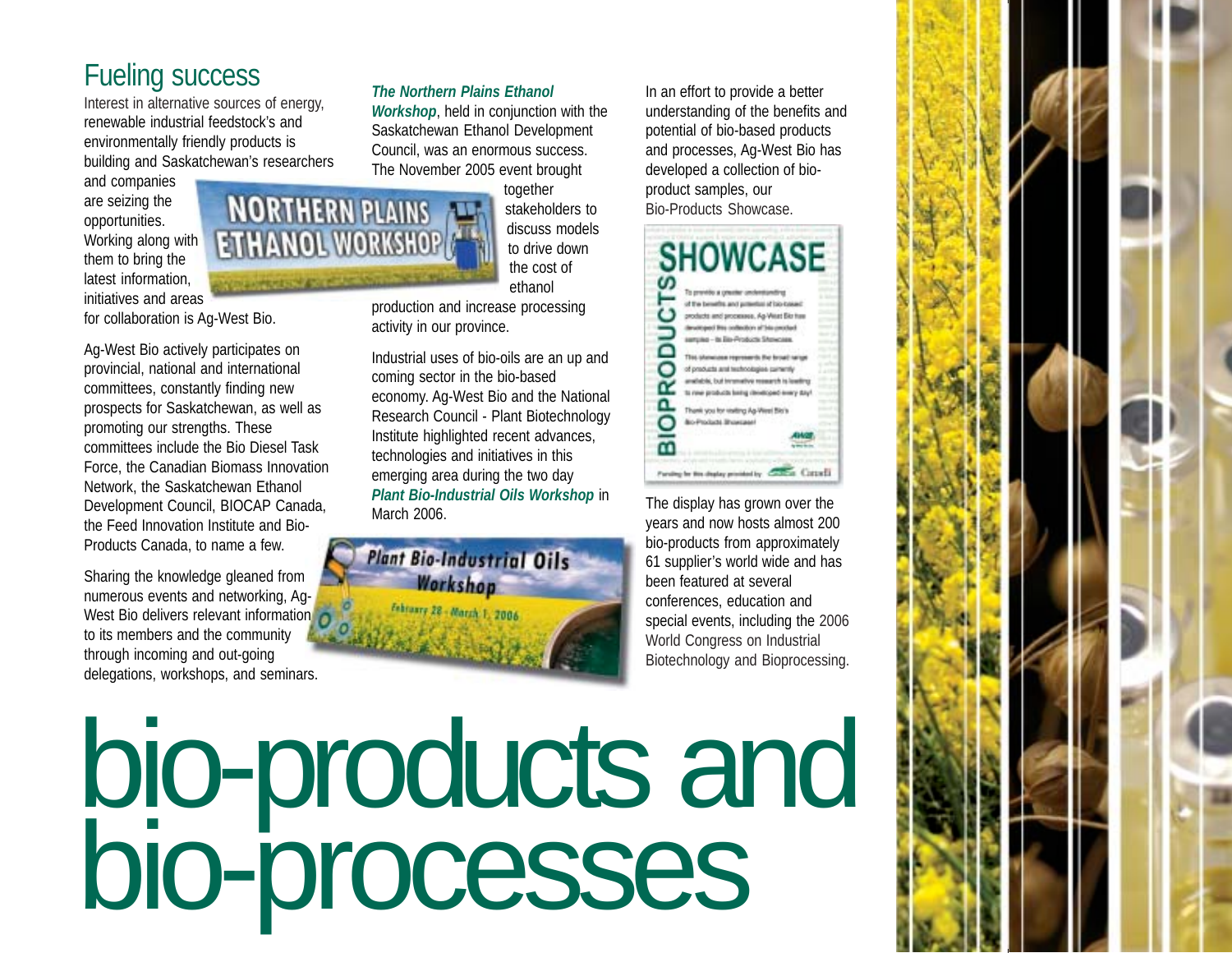Ag-West Bio's visi

health and bio-bas

application of scie

katchewan people

development of an

in Saskatchewan

economic benefits

Canadian econom

commercialization

knowledge and inv

the development o

# linking agriculture and wellness









Research is being conducted on a variety of crops to explore the potential for natural health products and functional foods as a new market for the agriculture sector in Saskatchewan.

*"The collaborative Solutions exhibit at IFT attracted potential business around the world to Saskatchewan, increased the sector profile at the world stage, and enhanced the interaction and cooperation within the province' s R&D sector."*

----- Dr. Nelson Tang, Senior Scientist, POS Pilot Plant, IFT 2006 Solutions Exhibitor -----

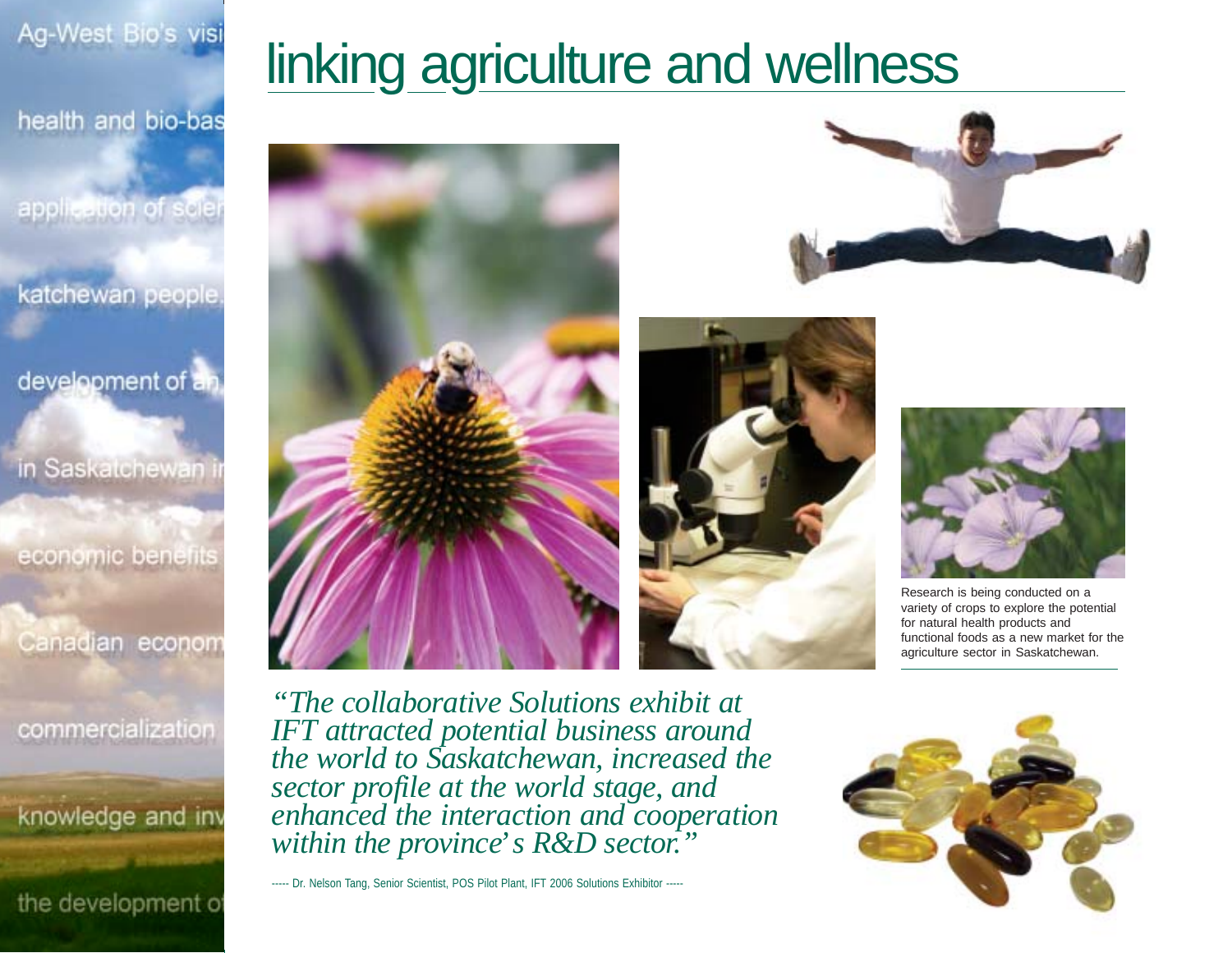### Creating connections

Consumers, in search of healthier lifestyles, are motivating the increased use of natural health products and functional foods. This is good news for Saskatchewan. Not only are we known world wide for our quality natural ingredients, but our science and research infrastructure, coupled with our small to large-scale processing facilities, provide scientists and companies with the unique opportunity to move their innovative research all the way from the lab to the market, right here in one location.



Team Saskatchewan at IFT 2006 in Orlando, FL

This is the message Ag-West Bio has been working hard to spread, especially through its mission to the IFT (Institute of Food Technologists) Annual Meeting and Food Expo 2006. Occurring this year in Orlando, Florida, six organizations collectively promoted Saskatchewan Solutions to almost 18,000 business leaders, scientists, and journalists who attended the show.

Saskatchewan's agriculture sector is examining crops and foods from the perspective of To address this potential, Ag-West Bio, in

partnership with the Saskatchewan Health Research Foundation and the National Research Council-Plant Biotechnology Institute, presented *Improving Human Health: Are Plant Compounds Key to Disease Prevention?* in May of 2006*.* This workshop provided valuable opportunities for the agriculture and health research communities to interact and consider potential collaborations available through the research and development of plant compounds as a tool to address healthy

living and disease prevention.

**Ag-West Bio, through the Flax Canada 2015 initiative** and with support from Agriculture and Agri-Food Canada, the provinces of Alberta,

> Saskatchewan, Manitoba and the flax industry facilitated the development of a strategic plan for flax. A major component of the plan dealt with flax's potential for improved human and animal health.



Dr. Wendy Dahl from the Saskatoon Health Region speaks at the Improving Human Health workshop in May, 2006.



Ag-West Bio will continue to cultivate the agriculture and health relationships created through initiatives such as these, and represent members and industry by participating on committees such as Wellness West, Nutri-Net Canada and the Canada West Program.

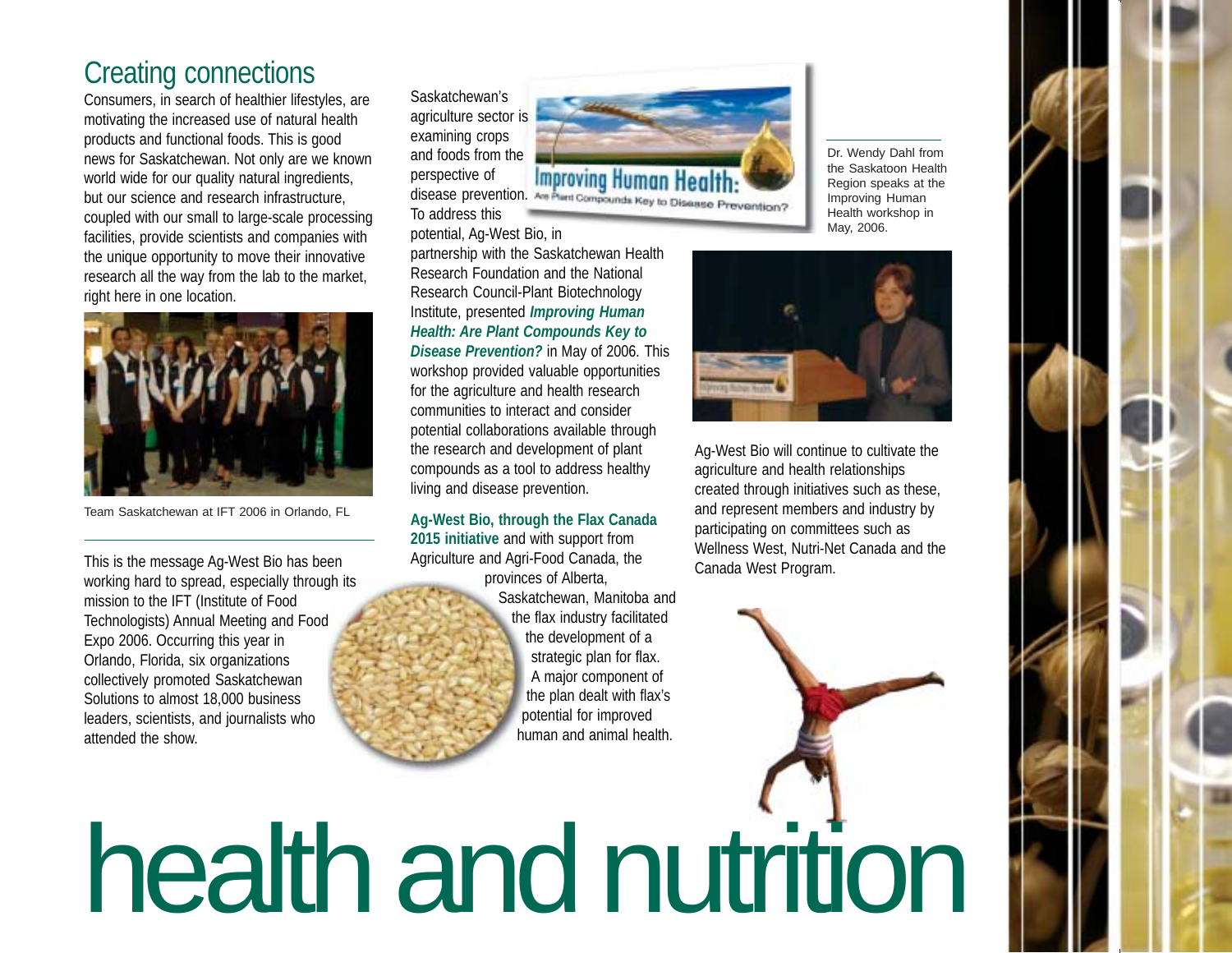### Ag-Wes

health a

арріі:

# Saskatchewan: a natural solution

**Promotion of the bio-economy** is an important aspect of Ag-West Bio's mandate. The brand *Saskatchewan Solutions* was initiated in 2005, with the concept that Saskatchewan can provide everything a bio-based

company needs to succeed: quality raw materials, a strong R&D cluster, processing capacity, as well as the financing and business support necessary to take an idea from concept to market.

**Saskatchewan Solutions branding** has continued to evolve over the past year. Key to the Solutions brand is a tradeshow display. Ag-West Bio brings together companies and organizations from Saskatchewan's bio-based cluster to be part of the Solutions team, traveling to key conferences and events to promote the bio-economy in this province.

Ag-West Bio further built upon the Solutions brand by releasing a promotional video in March 2006 entitled: *Saskatchewan: Providing Science and Technology Solutions*. The video is a celebration of Saskatchewan's bioeconomy, including current success stories and the future potential of this vibrant science, business and

> To compliment the video and assist in the growth of the industry, Ag-West Bio produced a

agricultural community.

comprehensive online listing of companies

and organizations associated with this province's bio-based economy – *Saskatchewan Solutions Directory*. The directory is available at www.agwest.sk.ca.

Ag-West Bio realizes a dynamic research community helps to build the provincial bio-economy. Working together, we are positioning Saskatchewan as a leader in the global bio-economy and a great place to do business. *Saskatchewan: Providing Science and Technology Solutions!*



The Solutions directory is available at www.agwest.sk.ca.



 $E.$ 

showcases Saskatchewan's capabilities at key conferences and trade shows.

The Solutions display

**SASKATCHEWAN providing science & technology** SOLUTIONS

**SOUTIDE** 

knowled

katchew

develop

## in Saska

econom

Canadia

commer

the deve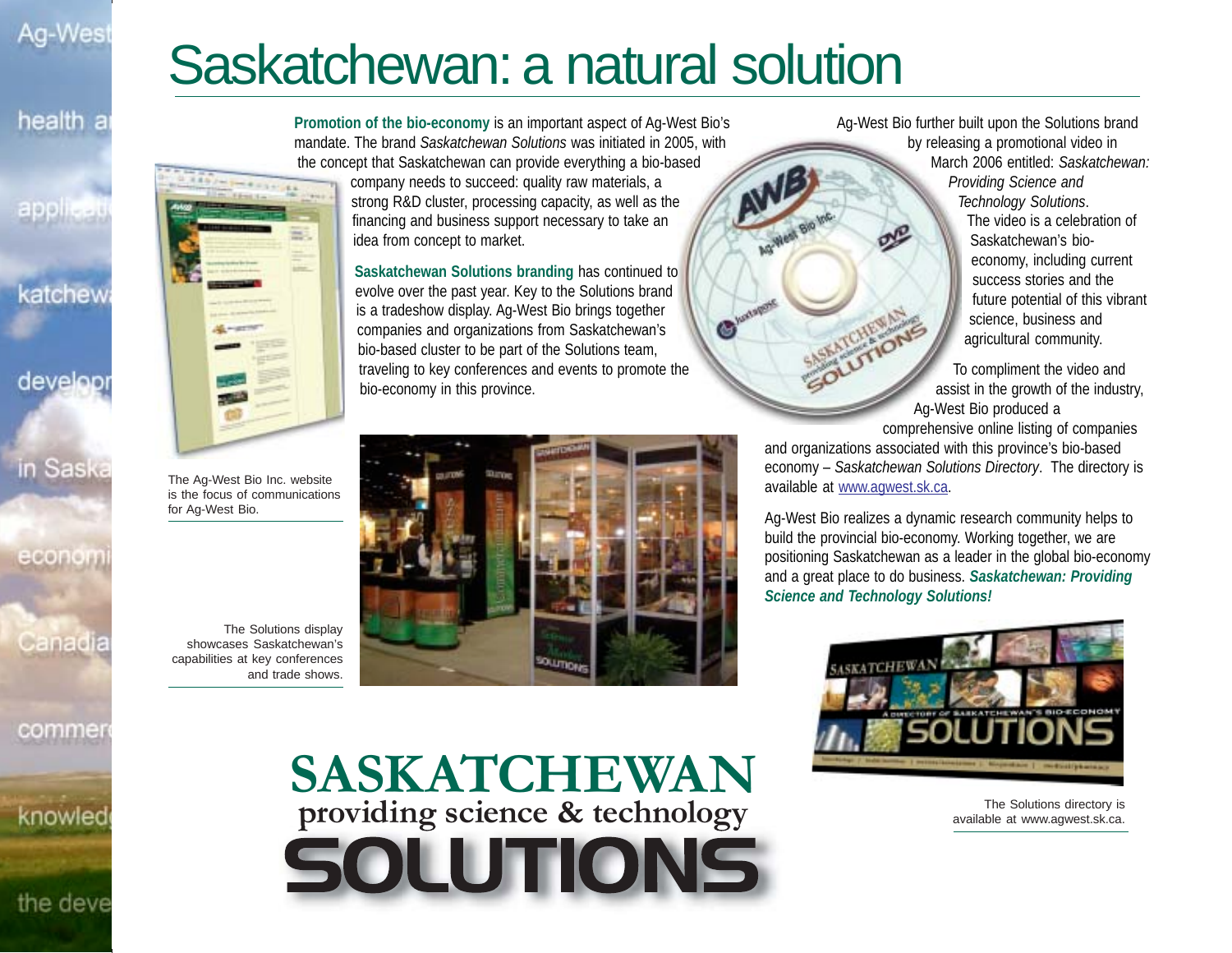# Ag-West Bio membership



**Ag-West Bio membership has grown since**  its launch in January 2005 to more than 90 corporations, individuals and associations involved in agricultural biotechnology, bioproducts and bio-processes and natural health products and functional foods.

In order to better understand the issues and challenges facing our members, Ag-West Bio hosted a member consultation for each sector: bio-products and bio-processes, agricultural biotechnology, and health and nutrition in the winter of 2005-06. Approximately 30% of Ag-West Bio's membership was represented at the consultations, with 47 members participating.

**Members shared concerns** on issues ranging from sourcing financing, access to market intelligence and lack of regulatory support.

**Ag-West Bio is addressing these issues** by working with a range of potential investors to share deal flow and co-invest, and by seeking ways to increase our own seed capital fund.

**Members gain access** to market intelligence through Ag-West Bio's e-news, delivered bi-weekly to members via email. E-news is a collection of articles, events and opportunities pertaining to the bio-economy. Market reports are also posted on the member's only section of Ag-West Bio's website.

The recent appointment of a full-time regulatory affairs director will enable Ag-West Bio to guide, educate and inform members of trade, standards and regulatory issues affecting bio-based organizations and companies.

With our finger on the pulse of the emerging bio-economy, membership in Ag-West Bio will help you and your organization become more competitive and better informed of the opportunities, issues and challenges facing the bio-sciences sector.

#### **Corporate Members**

Agriculture & Agri-Food Canada — Saskatoon Research Centre Alberta Research Council ABG North America Ltd. Becker Underwood Inc. BASF Plant Science Ltd. Bioriginal Food & Science Corp. Canadian Bioenergy Corporation Canadian Light Source Inc. CanMar Grain Products Ltd. Can-Oat Milling Cevena Bioproducts Inc. Clear-Green Environmental Inc. Chromatin Inc. Contact Canada Davidson Bio Diesel Project Dow AgroSciences Canada Inc. Emerald Seed Products Ltd. ERCO Worldwide FarmPure Inc. Foragen Technologies Management Inc. Fytokem Products Inc. Guardian Biotechnologies Genome Canada Genome Prairie Heads-Up Plant Protectants Hodgins & Company Management Consultants Inc. Industry Canada Industry Liaison Office, University of Saskatchewan InfraReady Products 1998 Ltd. Innovation Place Investment Saskatchewan Laprell's Beehive Products Inc. Maple Leaf Bio-Concepts MCN BioProducts Inc. Milligan Bio-Tech Inc. National Research Council— Plant Biotechnology Institute New Era Nutrition Nipawin Biomass Ethanol — New Generation Co-Op Norelkco Nutraceuticals Performance Plants Inc. Phenomenome Discoveries Inc. Philom Bios Inc.

Pioneer Hi-Bred Ltd. Prairie Plant Systems Inc. Prairie Agricultural Machinery Institute Saskatoon Regional Economic Development Authority Saskatchewan Agriculture and Food Saskatchewan Canola Development Commission Saskatchewan Canola Growers Association Saskatchewan Ethanol Development Council Saskatchewan Flax Development Commission Saskatchewan Food Industry Development Centre Saskatchewan Industry & Resources Saskatchewan Research Council SaskEnergy Corp. SNC-Lavalin Audet The Pathfinders Research & Management Ltd. The Saskatoon Colostrum Company Ltd. University of Saskatchewan — College of Agriculture University of Saskatchewan — College of Commerce Vaccine and Infectious Disease Organization Wardrop Engineering Walker Seeds Ltd.

#### **Associate Members**

BioAlberta BIOTECanada Canadian Bioenergy Association Canadian Health Food Association Canadian Institute of Food Science and Technology Centre Quebecois de Valorisation des Biotechnologies

Manitoba Food Processors Association POS Pilot Plant Saskatchewan Advanced Technology Association Saskatchewan Environmental Industry and Managers Association Saskatchewan Food Processors Association Saskatchewan Fruit Growers Association Saskatchewan Herb & Spice Association Saskatchewan Trade and Export Partnership Saskatoon Chamber of Commerce Western Canadian Functional Food and Natural Health Product Network

#### **Individual Members**

Mercedes Alcock Len Bykowski Barry Campbell Hugh Campbell John Culley Glen Coutler Pete Desai Kathy Johnson Robert Kallio Ian McPhadden Elizabeth Nash Ian Newton Satya Panigrahi GV Shankar Neil Wagner



Our bi-weekly on-line news clipping service is just one of the many benefits of being a member of Ag-West Bio Inc.

# building momentum